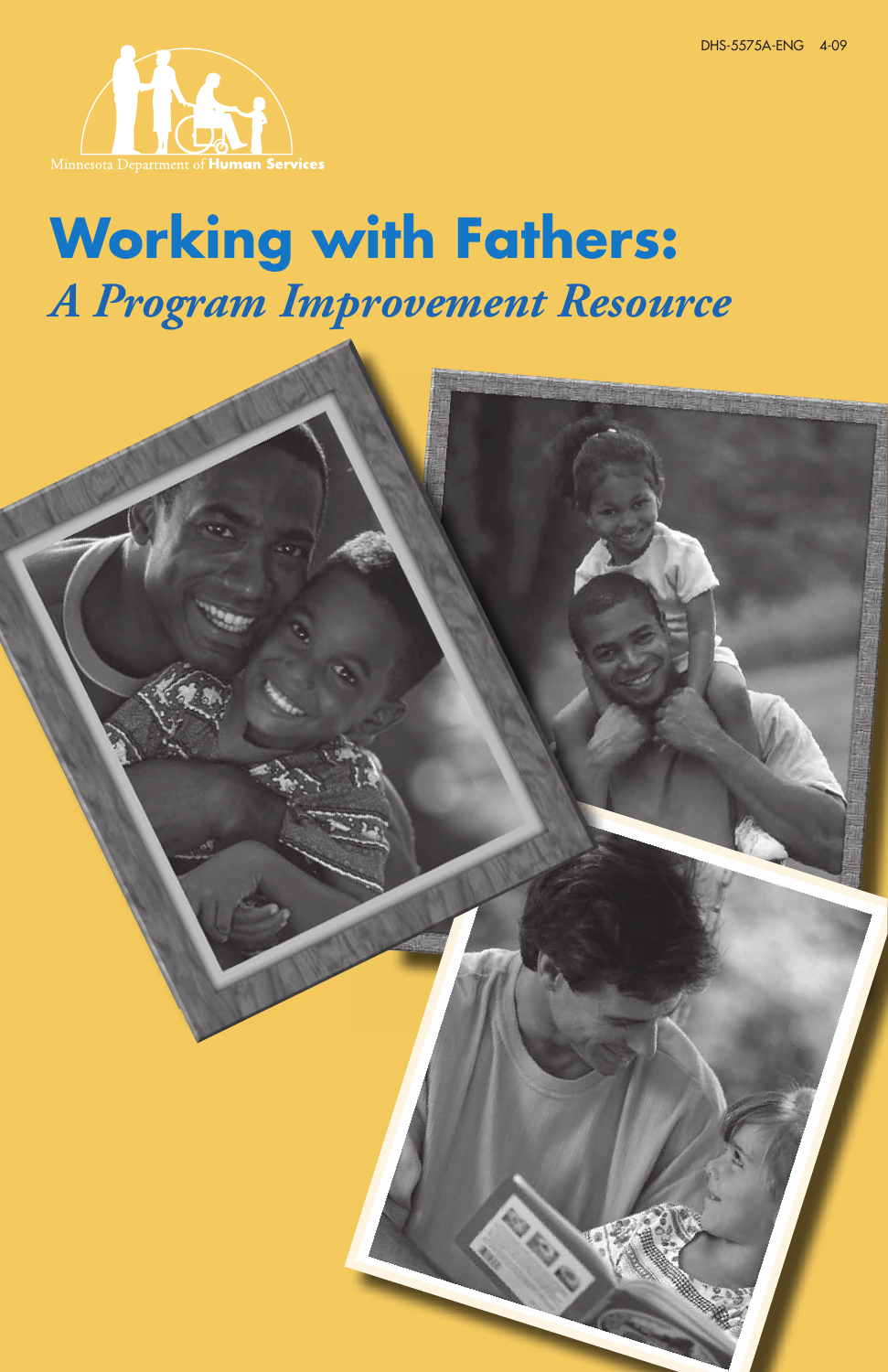## **Table of Contents**

This information is available in alternative formats to individuals with disabilities by calling your agency at (651) 431-4671. TTY users can call through Minnesota Relay at (800) 627-3529. For Speech-to-Speech, call (877) 627-3848. For additional assistance with legal rights and protections for equal access to human services benefits, contact your agency's ADA coordinator.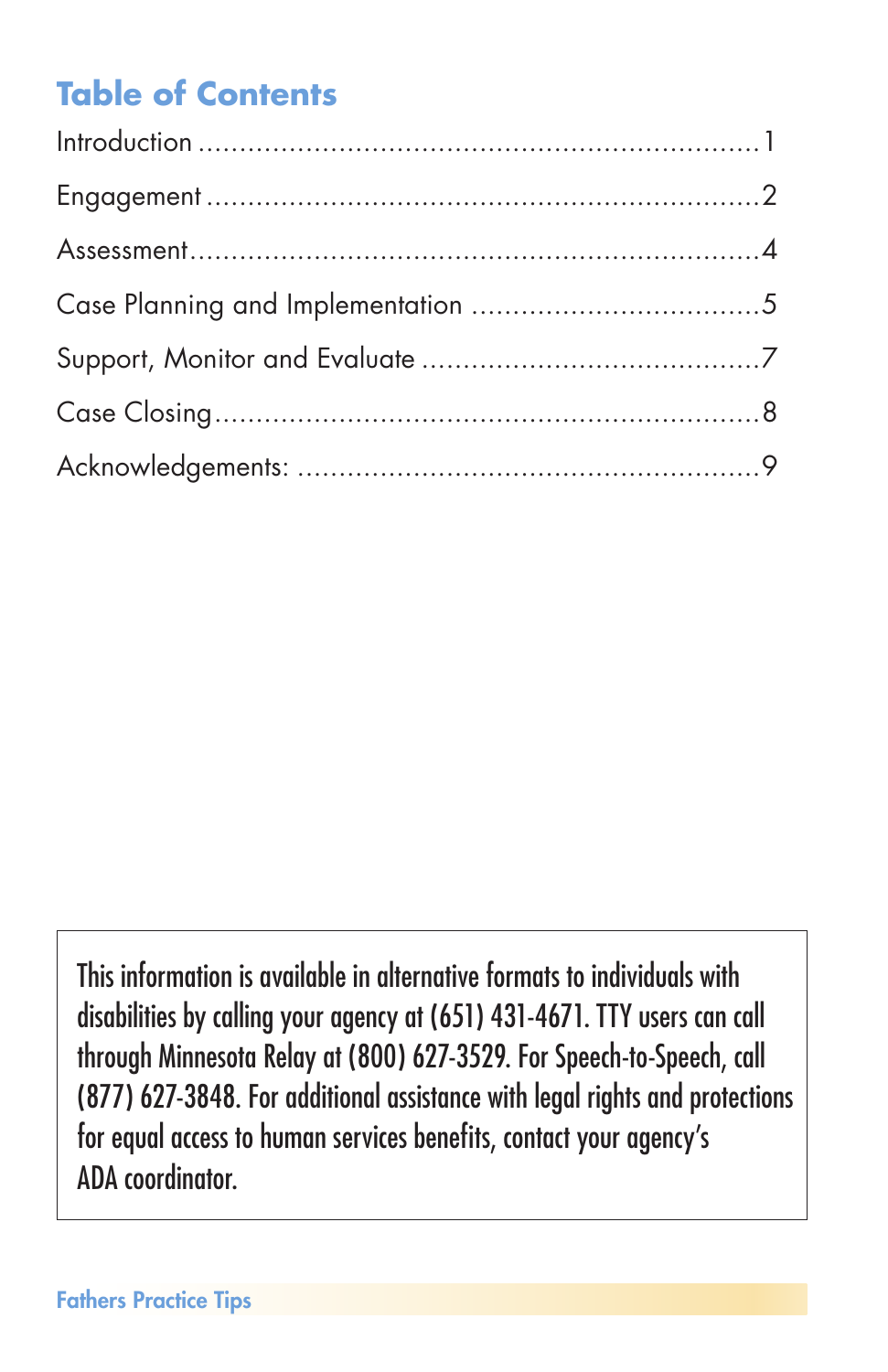### <span id="page-2-0"></span>**Introduction**

The Minnesota Child and Family Service Reviews (MnCFSR) evaluate agency efforts to actively involve fathers in the lives of their children. When these efforts are inadequate, several MnCFSR outcomes and performance items are rated as needing improvement. Results of MnCFSRs have revealed inconsistent practice in this area, resulting in low performance ratings.

The following "Fathers Practice Tips" were developed to help county and tribal child welfare agencies improve their practice when working with fathers. The Fathers Practice Tips are intended as a resource to help county supervisors and caseworkers re-examine their day-to-day work with resident and non-resident fathers, with the ultimate goal of improving outcomes for children. Fathers Practice Tips are organized around the following five basic child welfare casework functions:

**Engagement:** Develop and maintain a mutually beneficial partnership that will sustain the interest and commitment to positive change.

**Assessment:** Gather and analyze information that supports sound decision making and effective service delivery.

Case planning and implementation: Develop individualized, strength-based, family-centered case plans that meet the unique needs of children and their families.

**Monitoring and evaluation:** Ensure that family case plans maintain their relevance, integrity, and appropriateness to promote improved client outcomes.

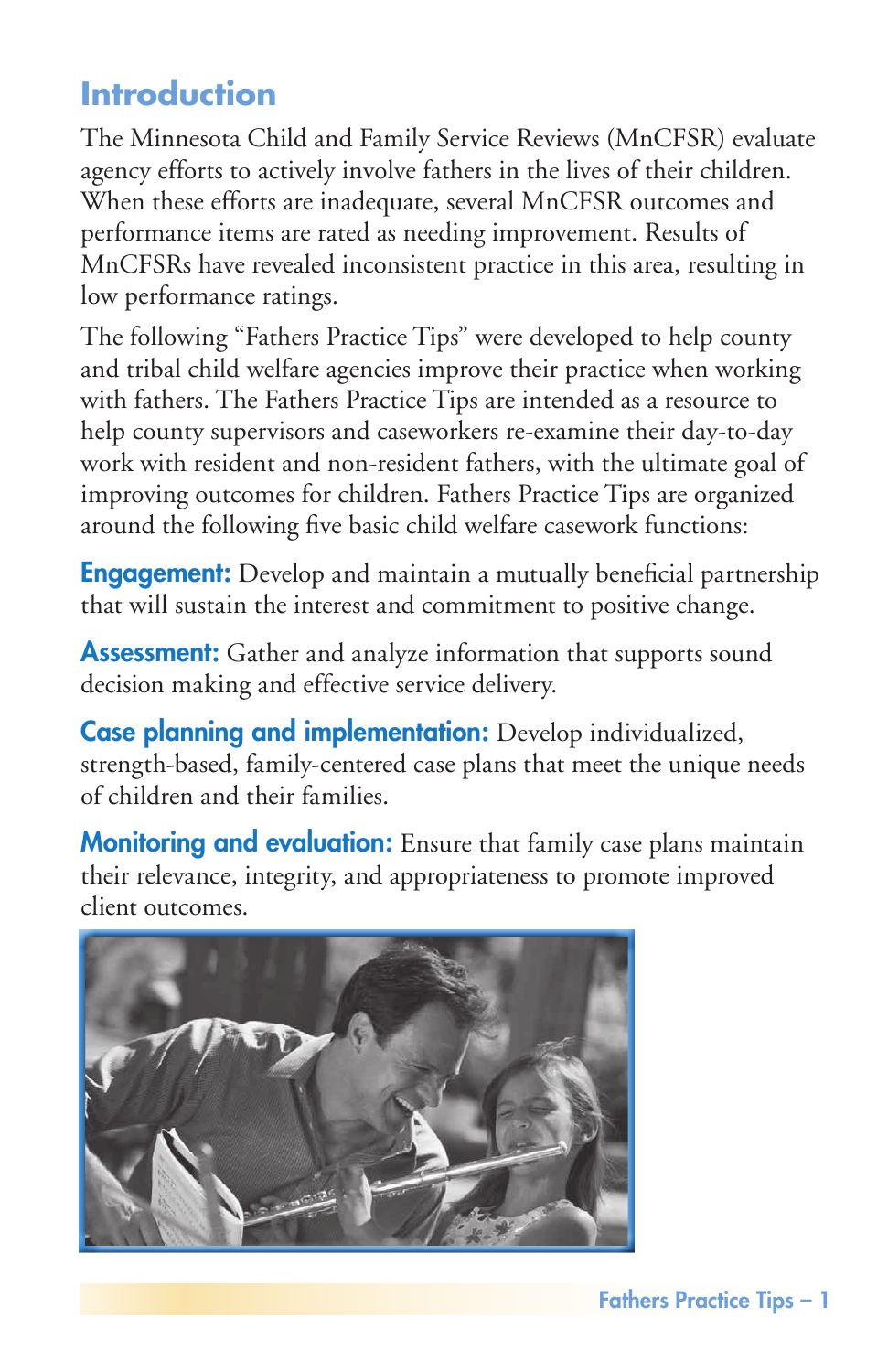<span id="page-3-0"></span>**Case closing:** Ending services when the presenting and underlying child safety and risk issues are significantly reduced, and the family believes they no longer need services.

Clearly, child welfare practice is complex, and sorting through the nuances related to involving fathers does not lend itself to a simple check list. For example, agency responsibility to involve fathers is more clearly established in cases where the court is involved than with voluntary service cases. However, in both cases, children benefit if a constructive relationship with their father is maintained and/or promoted. Children are well-served when agencies demonstrate the capacity to engage, assess, and when indicated, include fathers in case planning and implementation.

#### **Engagement**

When making decisions on engaging fathers:

- Examine personal thoughts and attitudes about working with fathers.
- Identify agency expectations for involving fathers.
- Assess whether the agency environment is father-friendly.
- Invite, support and encourage father involvement by:
	- Identifying fathers early in the life of the case.
	- Acknowledging the importance of fathers in their children's lives.
	- Scheduling meetings when fathers are available.
	- Giving adequate notice of upcoming meetings.
	- Offering the necessary support to positively participate in the case plan.
- Consult with supervisors when developing strategies to engage fathers, and when engagement strategies are not successful.
- Make diligent efforts to address barriers to father involvement. Barriers can include:
	- Unclear agency expectations regarding engaging fathers.
	- Estranged mother/father relationships.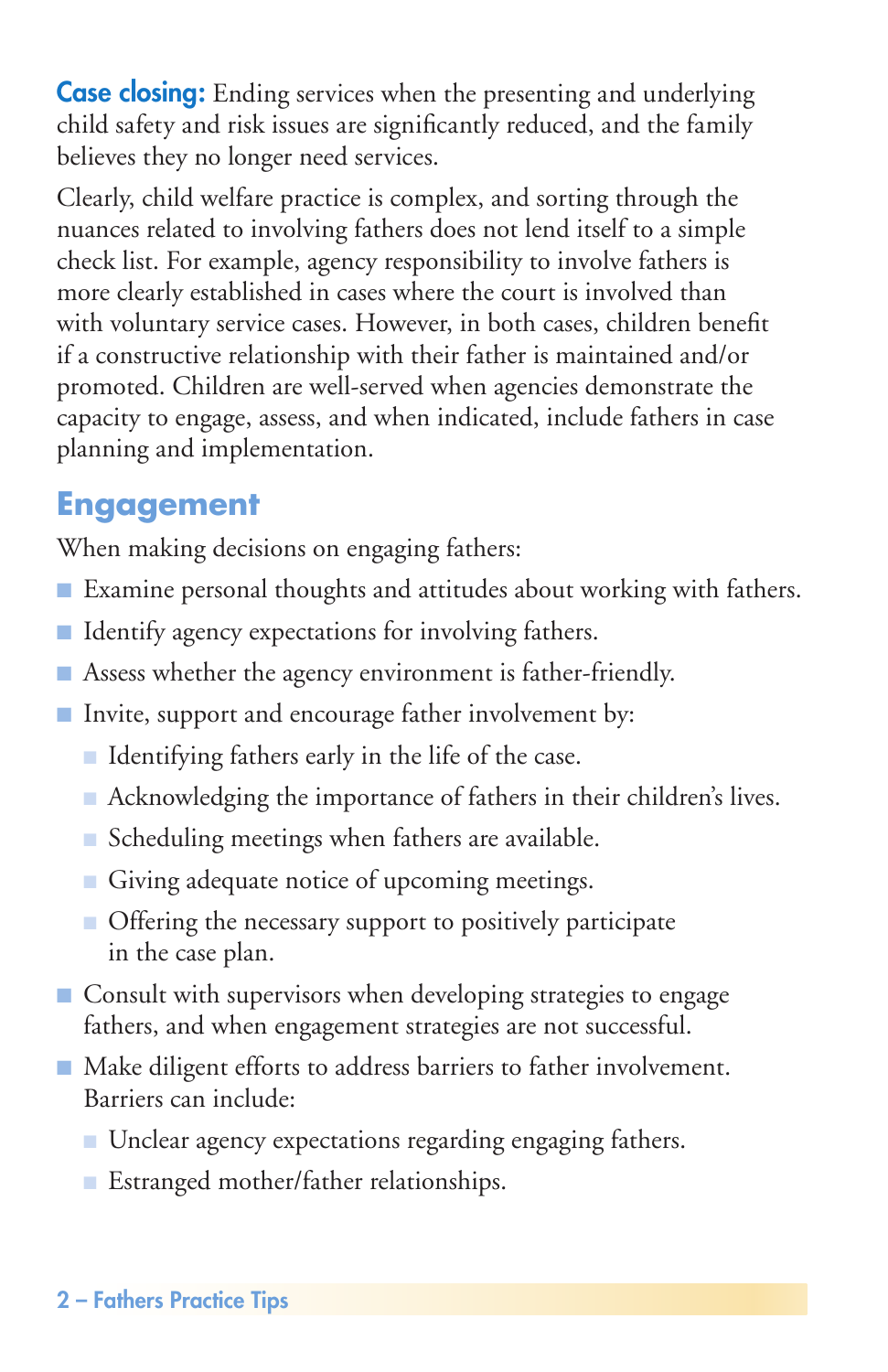- Difficulty locating fathers may live outside the county or state, or may be incarcerated.
- Prior involvement of fathers with their children has been minimal or non-existent.
- Personal discomfort or fear about working with fathers.
- Consult with supervisors before deciding that reasonable efforts to engage fathers have occurred and may be discontinued. In court cases, consult with the county attorney as to whether a request to the court for an order relieving the agency of further reasonable efforts to contact the father is appropriate.



Document in Social Services Information System (SSIS) Case Notes:

- Strategies for engaging fathers include attempted and completed contacts.
- Results of consultation with supervisor, and reasons for discontinuing agency efforts to engage fathers.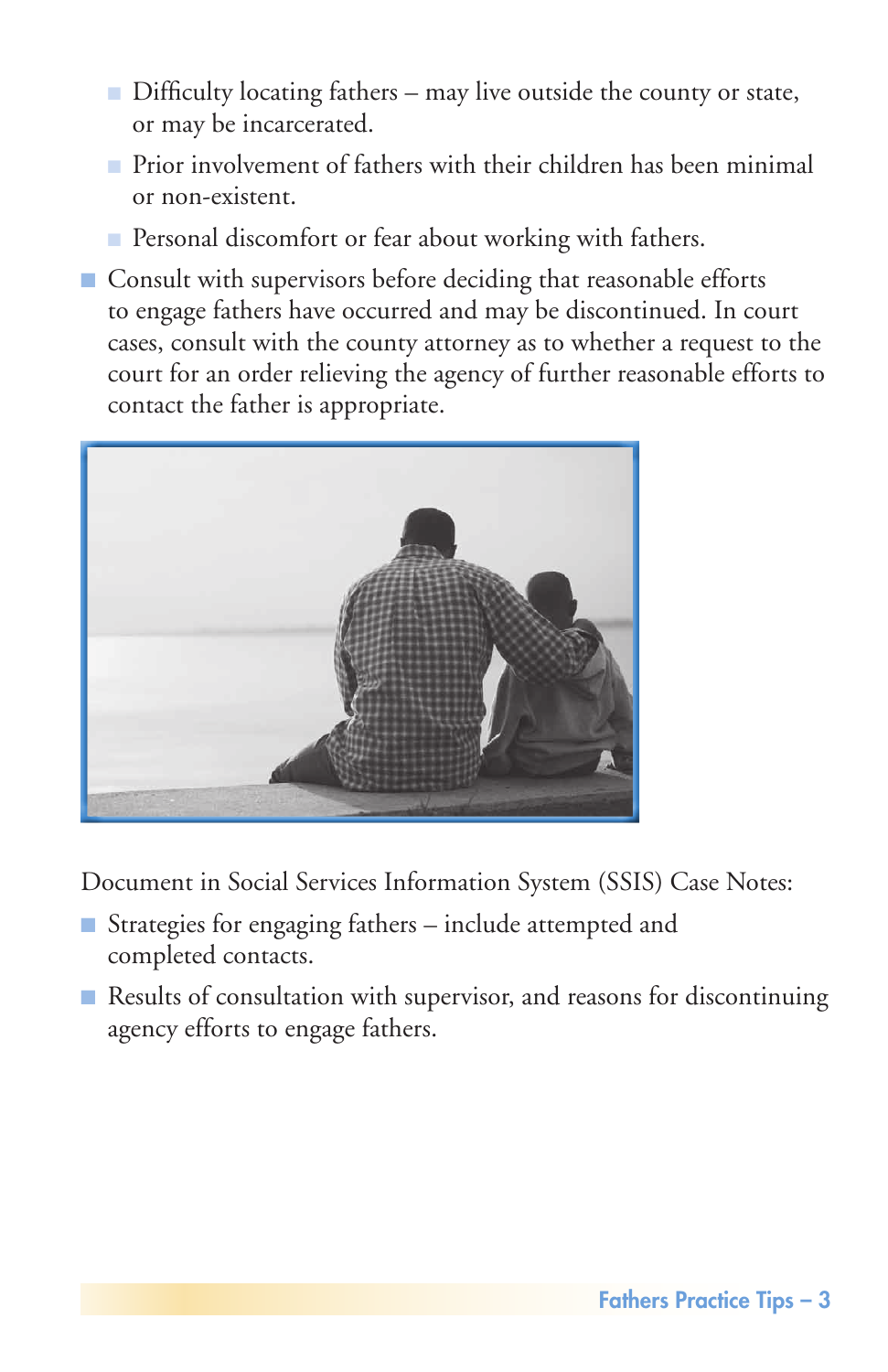#### <span id="page-5-0"></span>**Assessment**

When conducting an assessment, best practice includes:

- Identify a father for every child in an open child welfare case.
- Collaborate with other county departments (e.g., child support) and check all available information sources to locate fathers whose whereabouts are unknown.
- Complete a genogram in the early stages of the assessment process as a tool for identifying, locating and assessing fathers.
- Discuss with mothers the value or concern of involving non-resident fathers in case planning. Unless there are clear concerns for child safety,



the mother's decision about father involvement is respected.

- Contact fathers in all cases where children are ordered into out-ofhome care or who are receiving court ordered services, unless to do so jeopardizes a child's safety.
- Assess non-resident parents and their relatives as placement and permanency resources, and other alternatives to non-relative foster care.
- Ensure that all formal and informal assessments of fathers are culturally sensitive and relevant.
- Identify, with input from fathers, what supports they need to meet the safety, permanency and well-being needs of their children. Supports include, when appropriate, assistance in establishing paternity.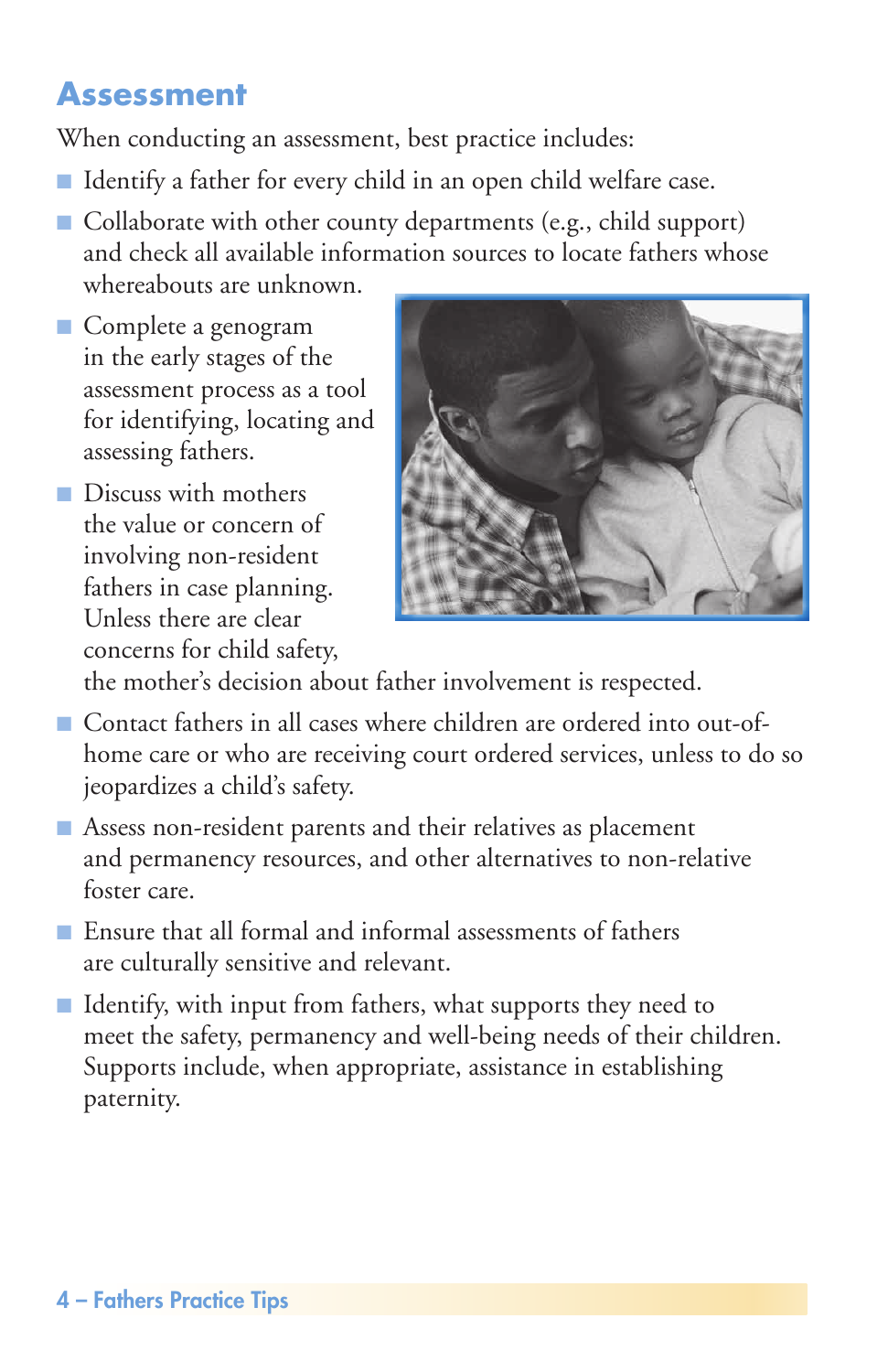- <span id="page-6-0"></span>■ Consult with supervisors before deciding that:
	- Efforts to locate non-resident fathers have been exhausted and should be discontinued.
	- Non-resident fathers will be excluded from voluntary services cases at the mother's request.
	- Non-resident fathers will be excluded from involvement due to specific safety concerns.

Document the following in SSIS Case Notes:



- Consideration of fathers when completing Structured Decision Making (SDM) Safety and Risk Assessments.
- Efforts to locate absent fathers, and if located, efforts to include them in case planning and service delivery.
- Reasons for determining a non-resident father was not included in the case.

## **Case Planning and Implementation**

When developing case plans, the following factors should be considered when working with fathers:

- Develop individualized case plans with fathers that build on their protective factors and address presenting safety and risk factors.
- Involve fathers in case planning discussions, including:
	- Review safety concerns that necessitated child welfare involvement.
	- Discuss what it will take to safely close the case.
	- Identify what each parent considers as family strengths and needs.
	- Determine what services parents believe would help in successfully addressing safety and risk concerns.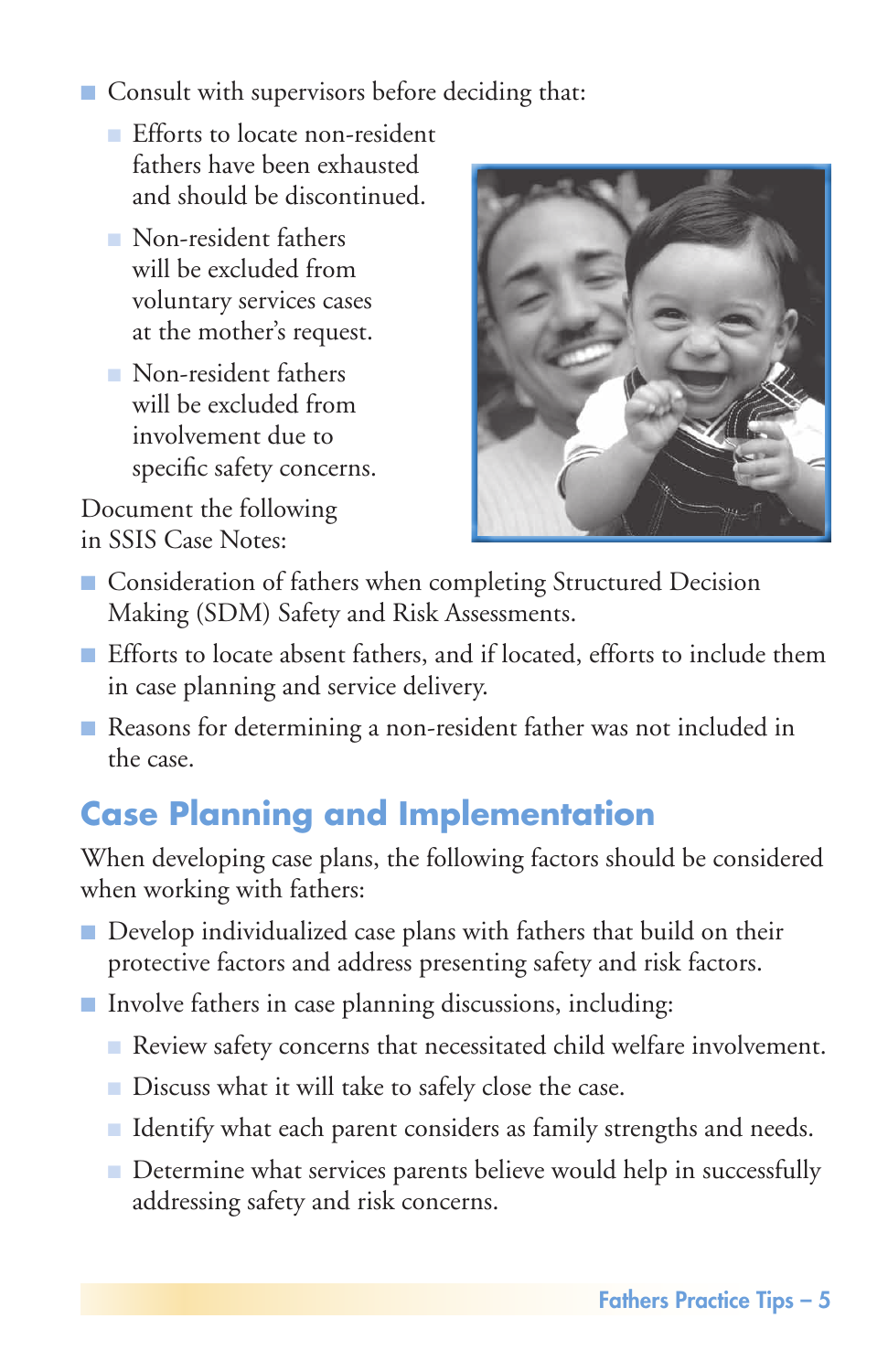- Explore preferences for father-specific services/male service providers when appropriate and possible.
- Prioritize frequent, quality caseworker visits with fathers and mothers.
- Discuss differences in maternal and paternal parenting styles and how both support healthy child development.
- Involve fathers in permanency planning discussions, including:
	- Support children staying with non-resident fathers when necessary and when fathers are able to meet children's safety needs.
	- Review permanency timelines, and identify the role of fathers in supporting primary permanency goal.

■ Assess non-resident fathers as the first permanency option

if reunification with mothers is not viable.

- Involve fathers in developing visitation plans that promote relationships with their children. including:
	- Conduct initial assessments of child safety considerations,



and ongoing assessments of the need for supervision of visits.

- Offer other forms of contact for fathers that promote positive child/parent relationships (i.e., phone calls, school and medical meetings).
- Ask fathers what they need to support visits and enhance relationships with their children.
- Support fathers in meeting the needs of their children, including:
	- Link fathers to services that enhance their ability to meet stated case plan goals.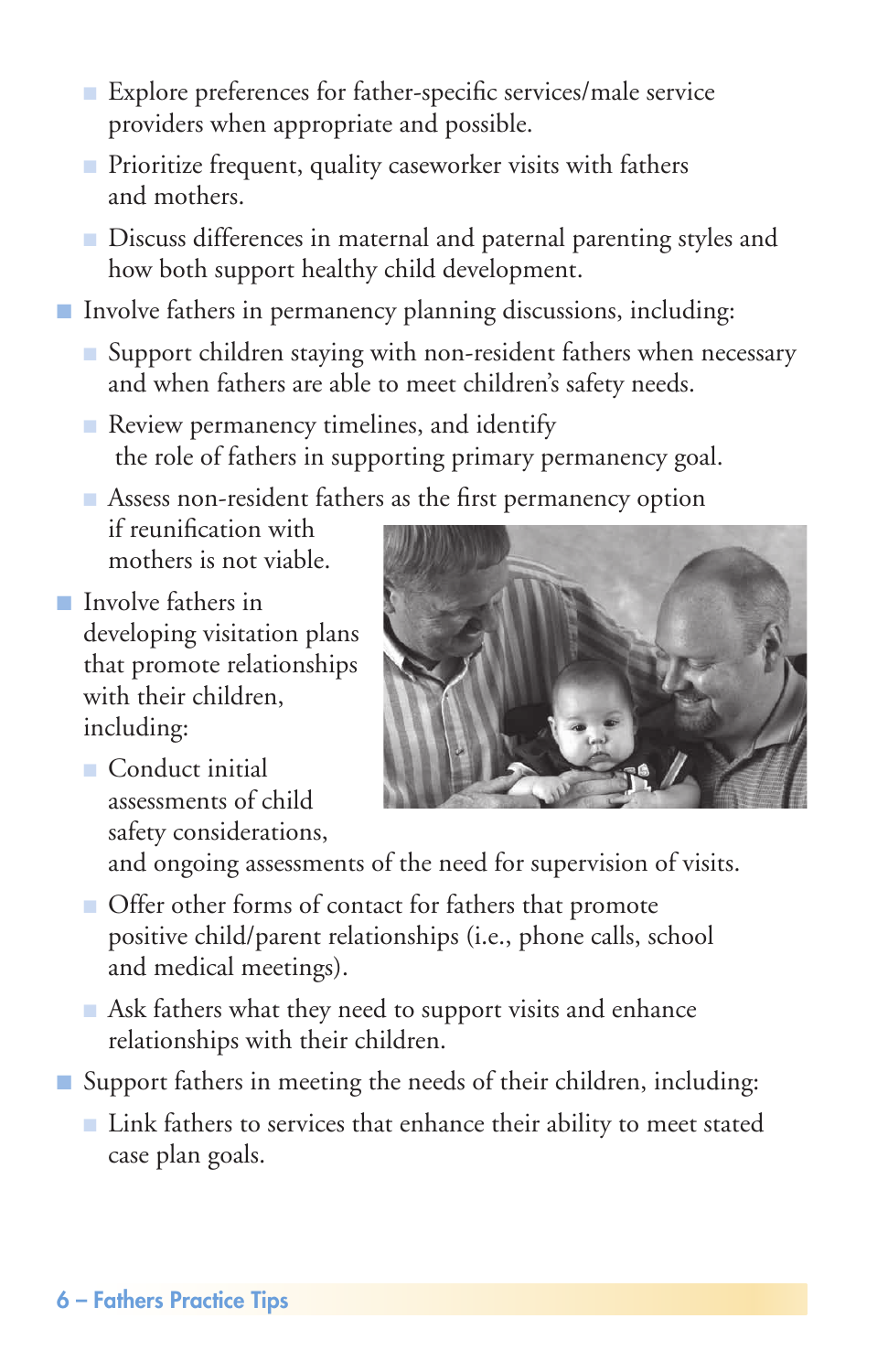- <span id="page-8-0"></span>■ Assist fathers in scheduling required appointments, and attending educational meetings and medical appointments.
- Provide transportation, if necessary.
- Contact fathers after visits or appointments to review and address any concerns.

Document the following in SSIS Case Notes:

- Signed case plans.
- Case planning or Family Group Decision Making (FGDM) meetings.
- Caseworker efforts to engage fathers, mothers and children in development and implementation of case plans.
- Consideration of fathers when completing SDM Reunification and Strengths and Needs Assessment.
- Legal status of non-resident fathers.

## **Support, Monitor and Evaluate**

The following practices should be utilized when working with fathers:

- Obtain fathers' signature on all case plans, or document why case plan was not signed.
- Conduct frequent worker visits with fathers and maintain an ongoing dialogue about progress on case plan goals.
- Review the case plan, visitation plan, permanency timelines, appropriateness of permanency goal, and services provided at all visits with fathers.
- Discuss if/how services have enhanced the father's capacity to care for his child(ren). Agree on adjustments or changes to the case plan, and make a list of next steps to accomplish before the next worker visit.
- Initiate meetings with fathers who withdraw or do not actively participate in services. Re-examine barriers, provide additional encouragement, and emphasize the importance of their involvement.
- Review permanency status with supervisor and determine appropriate actions to support achieving timely and lasting permanency.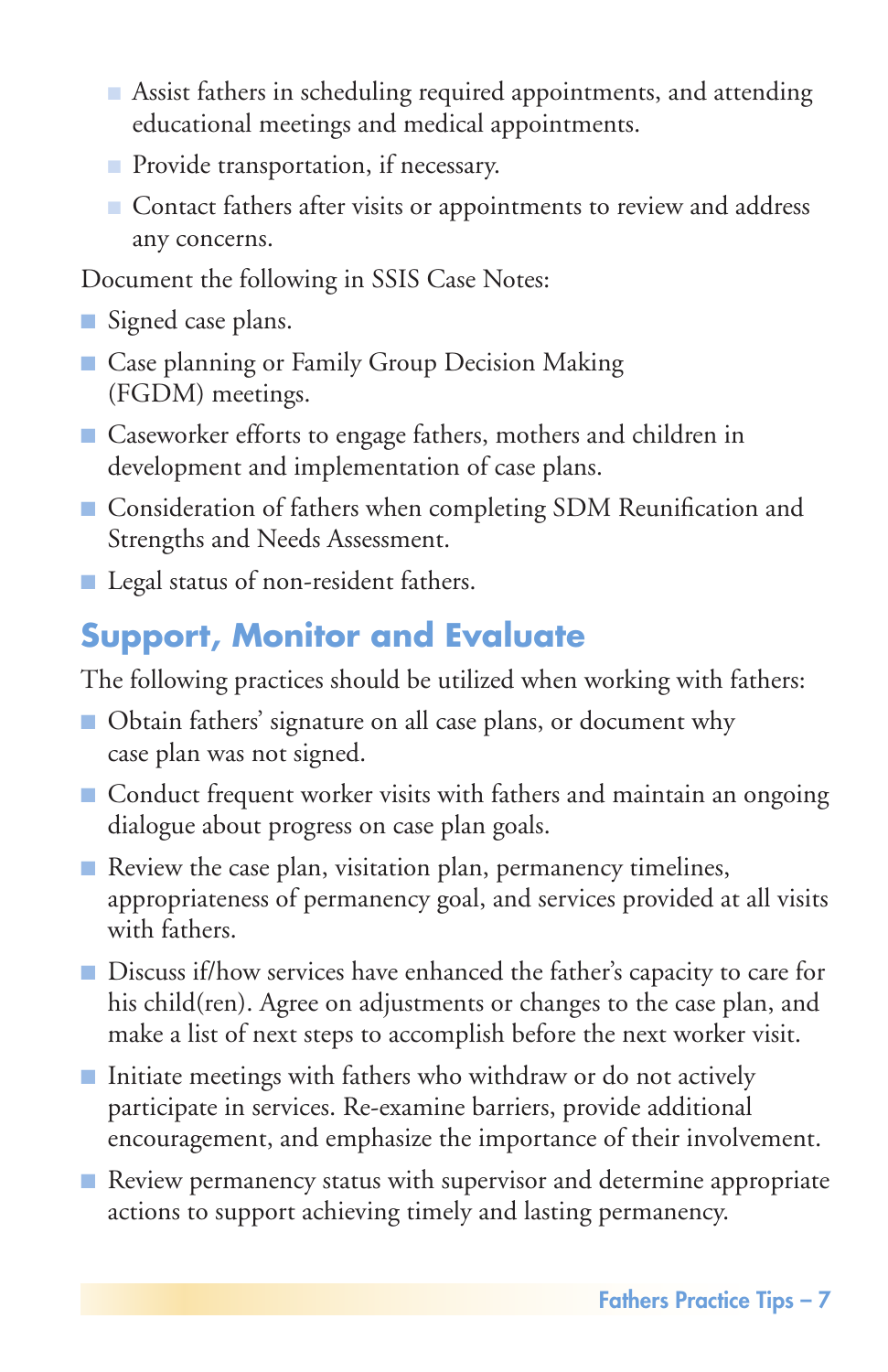<span id="page-9-0"></span>Document the following in SSIS Case Notes:

- Progress and/or barriers to meeting case plan goals.
- Any changes or modifications in permanency plan and/or service delivery.
- Important issues and concerns raised by fathers.

## **Case Closing**

Consider the following activities prior to closing a case:

- Ensure that initial and underlying safety and risk factors were addressed.
- Discuss with fathers their ongoing role with their children, and when appropriate, broader family involvement.
- Review community resources for ongoing support for both parents and their children after closing a case.
- Develop a safety plan with parents for accessing agency and other community resources in the future, if needed.
- Consult with supervisor and/or observe other agency case closing protocols.

Document the following in SSIS Case Notes:

- Reasons for case closing, specifically identify how presenting and underlying safety and risk issues were satisfactorily addressed.
- Consider fathers when completing SDM Risk Re-assessment Tool.

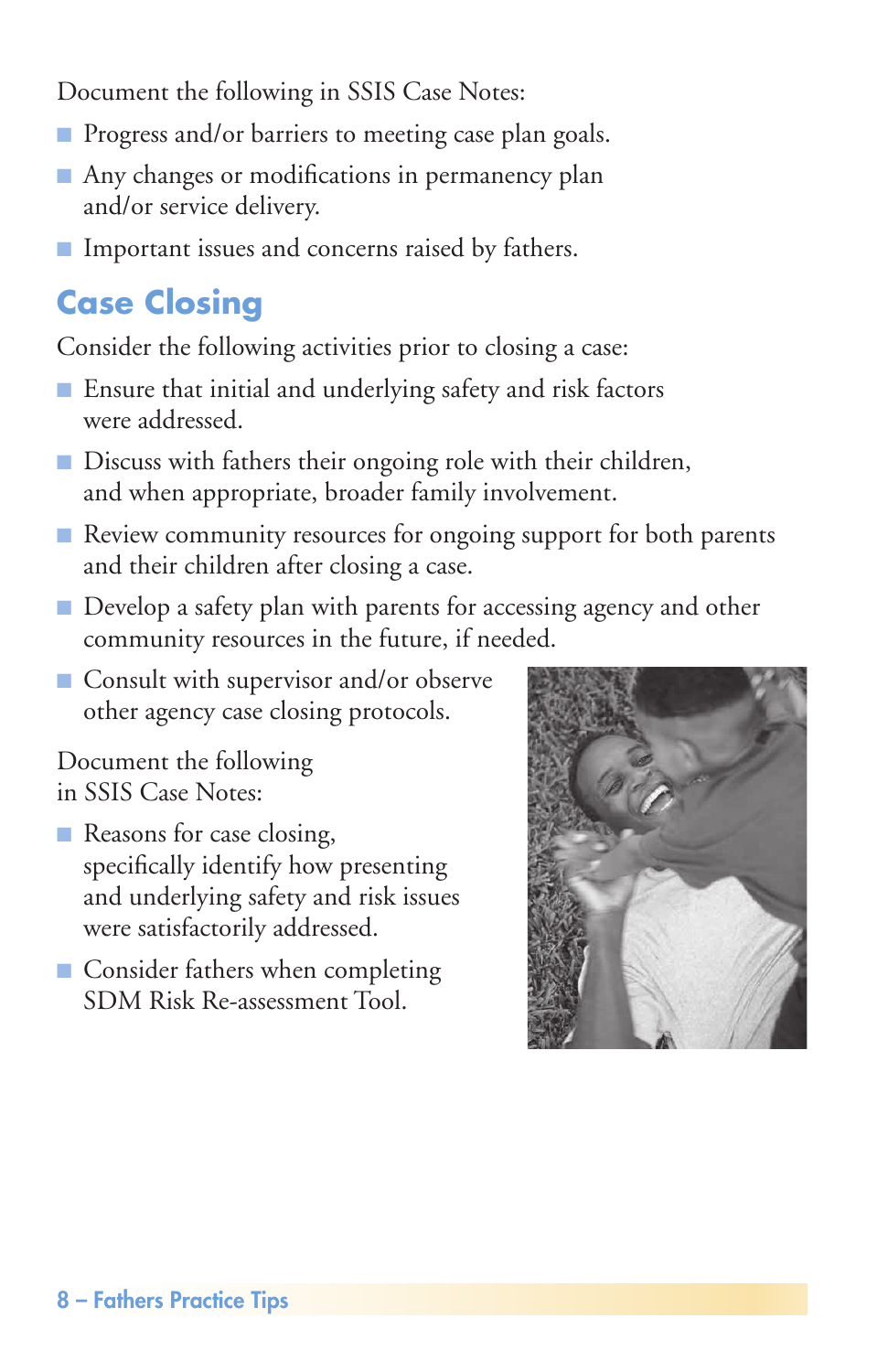## <span id="page-10-0"></span>**Acknowledgements:**

A number of resources assisted the development of *Working with Fathers: A Program Improvement Resource:*

- U.S. Department of Health and Human Services. *Rethinking Child Welfare Practice Under the Adoption and Safe Families Act of 1997: A Resource Guide.* Washington D.C., U.S. Government Printing Office.
- Selected sources from the Minnesota Department of Human Services, *Improving Outcomes for Children and Families. PIP Tips: Involving Fathers.* Issued June 2005.
- *Best Practice Next Practice.* National Child Welfare Resource Center for Family-Centered Practice. Summer 2002.
- FRIENDS National Resource Center. Fatherhood Programs Self-Assessment Tool.
- National Family Preservation Network. An Assessment of Child Welfare *Practices Regarding Fathers.* March 2001. *Position Paper on Fatherhood in the Child Welfare System.* January 2001.